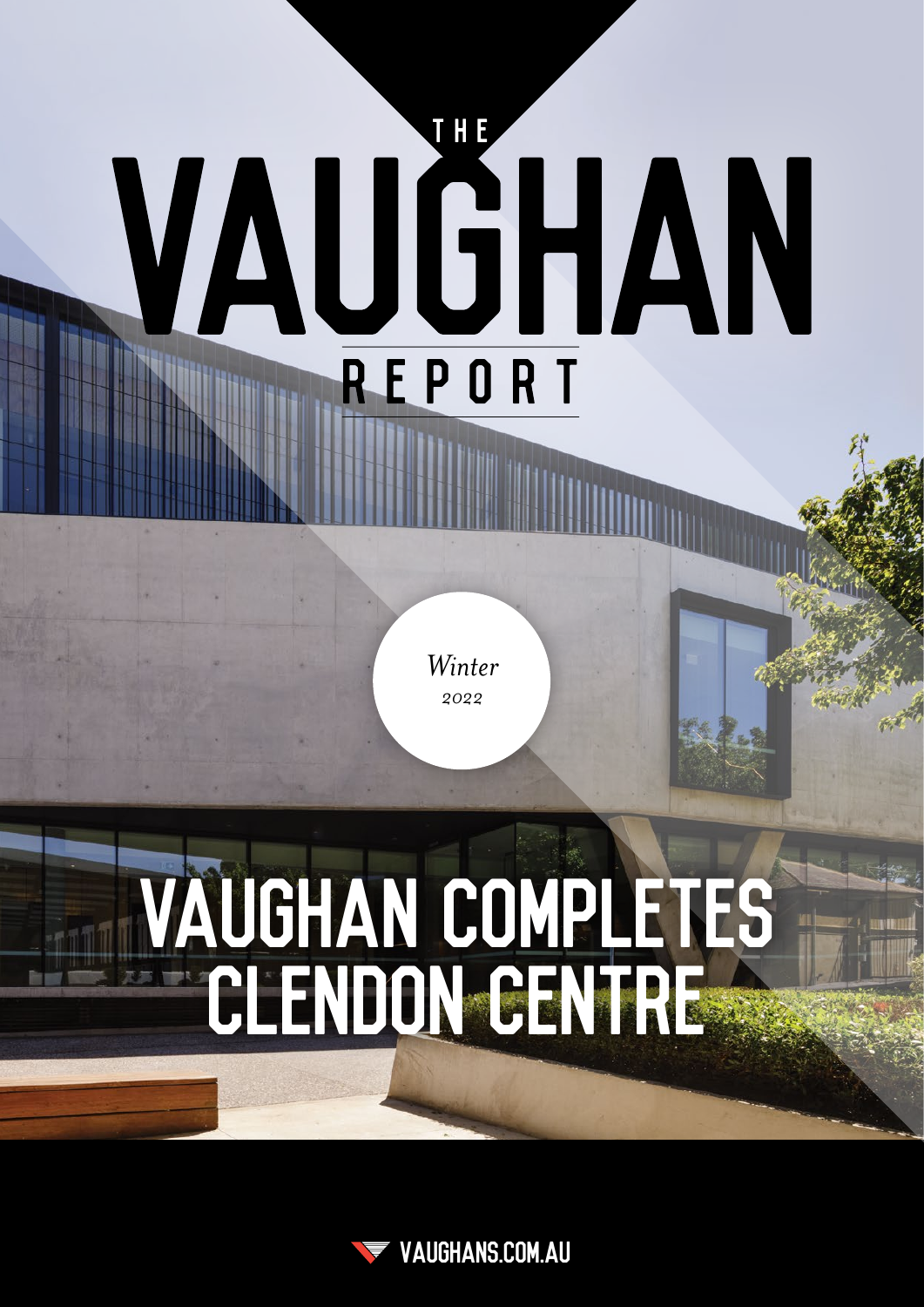## Vaughan Completes Clendon Centre

**Marina** 

Loreto Mandeville Hall Toorak offers Catholic education that liberates, empowers and motivates students to use their individual gifts with confidence, creativity and generosity in a loving and responsible service.

Vaughan Constructions had the privilege of contributing to the school as the appointed builder to deliver the Clendon Centre project.

The redevelopment project saw the old St George's building demolished and the construction of a new centre for secondary students (Years 7–9).

The team also undertook restoration works to the existing Mansion and Chapel façade and created an underground linkway tunnel connecting the existing Mandeville Centre basement carpark to the new Clendon Centre.

The 7,500m² Clendon Centre is six levels in total; three levels of teaching space above ground, one level of teaching space below ground and two levels of below-ground car parking.

The Centre houses 18 classrooms, homerooms, office spaces, a reception area, a lecture theatre, tiered seating area, art technology facilities and end of trip facilities for staff.

A highlight of the facility is the stunning open-plan breakout areas. These breakout areas are scattered throughout the Centre and provide an alternative space for collaborative learning outside the confines of a classroom.

The largest open-plan breakout area on level one has a two-storey ceiling height and furniture arranged in Socratic circles to encourage student engagement and participation in group discussions.

The open space feeling of the Clendon Centre is set to motivate and inspire students, providing an optimal environment for learning.

The attention to detail on this project is second to none – from the choice of fittings and fixtures to the thoughtfully procured art on the walls – every aspect has been meticulously considered.

All the art selected for the building are pieces by female artists, promoting the accomplishments of women in the creative space. Cover: Photography by Trevor Mein. This page: Photography by Capturepoint Media

The Clendon Centre is constructed with a focus on technology and innovation. All classrooms are equipped with touch-enabled laser projection and wireless display mirroring, as well as multiple videoconferencing facilities, intelligent laptop charging stations and secure print and copy facilities.

Cover

Exclusive

Vaughan Constructions was appointed as builder in 2018 and since then, has celebrated many milestones for this project, from the demolition works in 2019 to the topping out ceremony in early 2021.

It has been an honour to be a part of The Clendon Centre project, working alongside the architect, Architectus and the Loreto Toorak team.

*Thank you to the Vaughan Constructions team for bringing our vision to reality on The Clendon Centre project. Despite the challenges we faced with COVID-19, your team have found efficient solutions and maintained your commitment to working with the students onsite, whilst delivering an exceptional educational facility.*

TIM ROWLER – BUSINESS MANAGER – LORETO MANDEVILLE HALL TOORAK

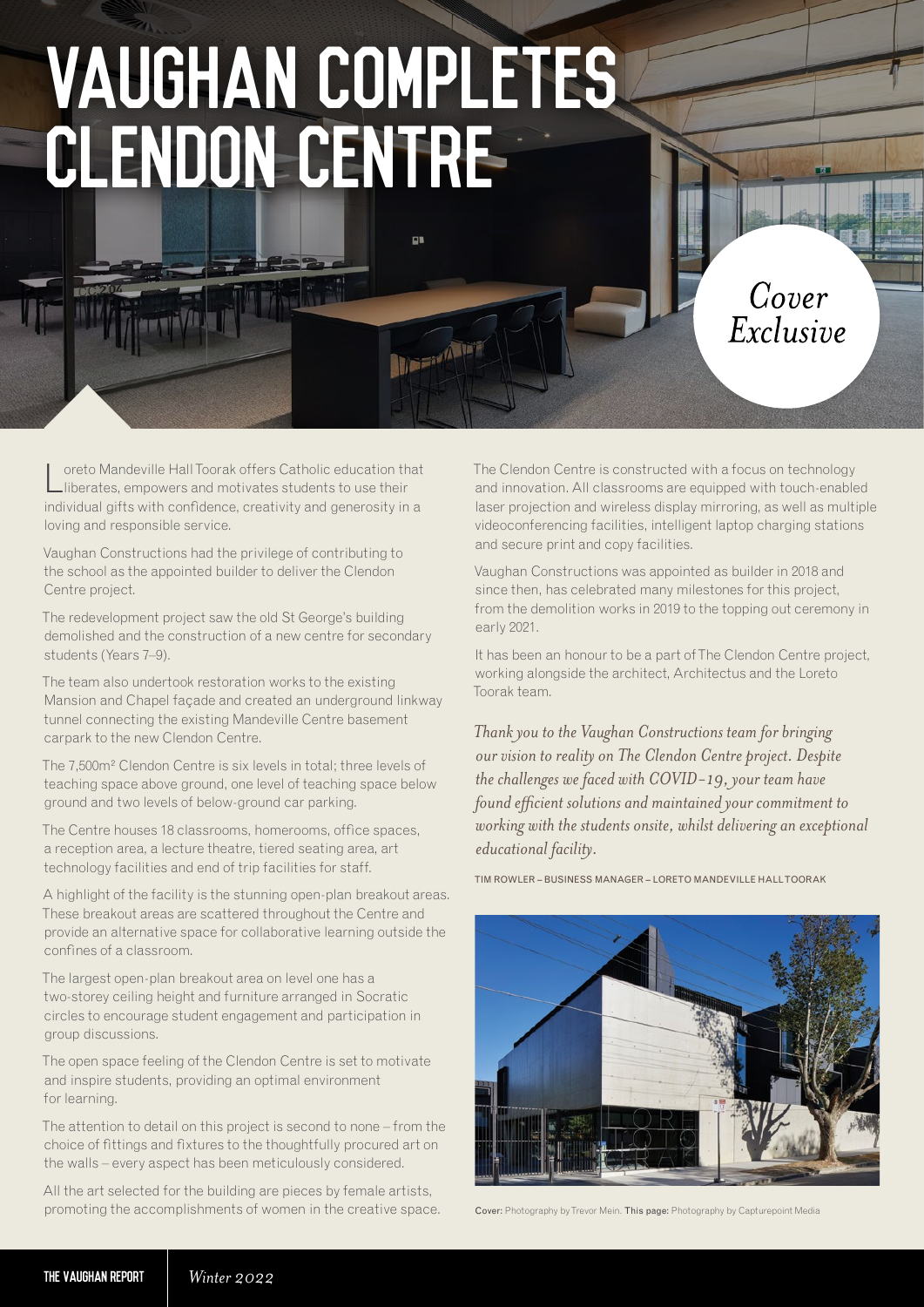## **KES BOLSTER OPERATIONS** WITH NEW WA FACILITY

**J** aughan Constructions has been building for valued repeat customer, K&S Corporation, since 1992.

Together, the partnership has recently completed a new facility in High Wycombe, Western Australia, that will ensure the K&S team continue as a leading provider of transport and logistics solutions.

The 6,800m² building caters for recent growth and consolidates operations and business units under one roof, streamlining processes and boosting efficiencies.

Vaughan delivered a 3,500m² workshop area that includes two truck servicing pits and an overhead gantry crane.

Facilities also include 1,300m² of office space, a 2,000m² dangerous goods warehouse for chemical storage, a 2,000m² carpark, 3,800m² of bunded chemical and trailer parking, 30,000m² of external pavement including container rated hardstands and a five-metre-high precast blast wall.



An automated truck wash, steam clean truck wash, plant room and fuelling station were also included.

#### LA CASA DEL FORMAGGIO'S S35m production **FACILITY UNDERWAY**

Award-winning South Australia-based cheese maker, La Casa Del Formaggio has partnered with Vaughan Constructions to deliver a new \$35 million, 10,000m², state-of-the-art cheese production facility within the Northern Adelaide Food Park at Edinburgh Parks.

The project will create 208 new jobs during construction and 90 ongoing jobs.



At a sod-turning event attended by South Australia's Premier Steven Marshall and Minister for Primary Industries and Regional Development David Basham, La Casa Del Formaggio's Managing Director, Claude Cicchiello, said the start of construction of the new facility marked an exciting milestone in the company's 30 year history, realising its vision to create one of Australia's best cheese manufacturing facilities.

"The family feels very fortunate that we've been able to do what we love for 30 years and there have been many important milestones over that time, but today is possibly one of the most significant.

"It is exciting and humbling all at the same time and has only been made possible with the support from staff, customers, suppliers, government and of course our consumers who continue to enjoy our fresh cheeses, made in South Australia," Mr Cicchiello said.

He said the new world-class facility would allow La Casa Del Formaggio to meet the growing demand for its fresh cheese and dairy products in Australia, with the vision to expand into new export markets.

Vaughan Director, Mark Byrne, welcomed the opportunity to work with a nationally recognised and highly regarded food industry operator.

"We are very pleased to be able to make such a significant contribution to the production capacity of one of Australia's most successful dairy industry companies, La Casa Del Formaggio.

"The new facility, which will allow for a significant increase in La Casa Del Formaggio's milk processing capacity of up to 150 million litres of milk per annum, will also set a new industry benchmark for technology, efficiency, sustainability and workplace safety," Mr Byrne said.